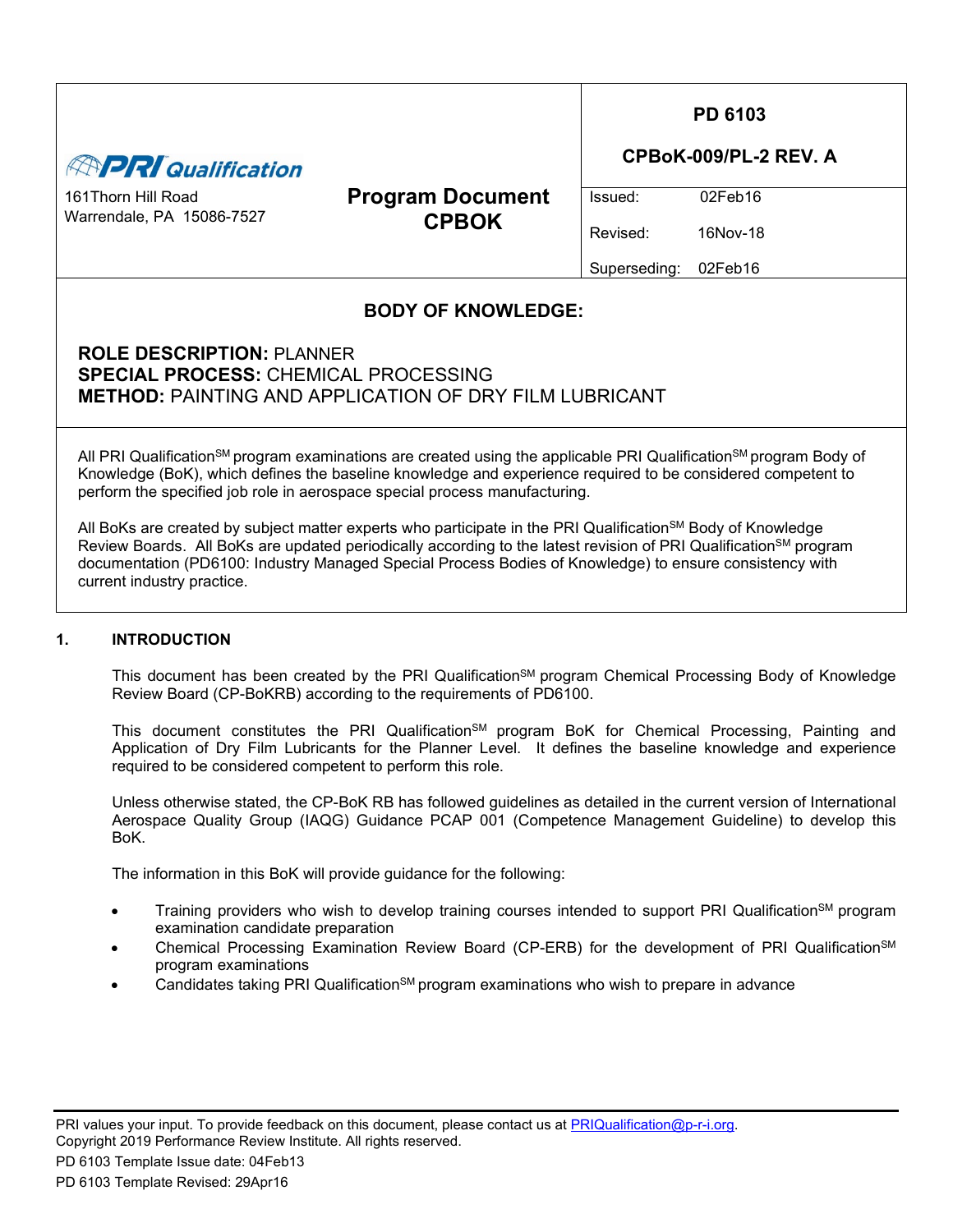### **2. REFERENCES**

PRI Qualification<sup>SM</sup> program documents:

| PD6000 | Governance & Administration of PRI Qualification <sup>SM</sup> Program |
|--------|------------------------------------------------------------------------|
| PD6100 | Industry Managed Special Process Bodies of Knowledge                   |
| PD6200 | Industry Managed Special Process Examinations System                   |

IAQG documents:

IAQG Guidance PCAP 001 Competence Management Guideline

#### **3. DEFINITIONS**

**Definitions described within are specific to the Special Process BoK. For program-specific definitions,**  please refer to either the PD 6000 or the PRI Qualification<sup>SM</sup> Dictionary.

BODY OF KNOWLEDGE (BoK): Baseline knowledge and experience required to be considered competent for a target position.

GENERAL EXAMINATION: The General Examination is designed to ascertain the candidate's general knowledge required for a particular job, role or activity. All of the questions will be derived from the corresponding BoK.

EXPERIENCE: The accumulation of knowledge or skill that results from direct participation in events or activities over a period of time.

KNOWLEDGE: Information / understanding acquired over a period of time. Information acquired through study and retained over that period of time (education, training, experience etc.) The combination of data and information, to which is added expert opinion, skills and experience, to result in a valuable asset which can be used to aid decision making and problem solving.

LEVEL: A class or division of a group based on education, training and experience. There are 3 levels: Operator/Technician, Planner and Owner. Please refer to the current version of PD 6000 for definitions.

METHOD: A well-defined division of a SPECIAL PROCESS widely recognised by industry. A specific area of a special process for example anodizing within Chemical Processing

NON-SPECIAL PROCESS RELATED REQUIREMENTS: Miscellaneous requirements such as Health and Safety, Environmental, etc.

PERSONAL ATTRIBUTES: A quality or characteristic expected and required for a particular job, role or activity.

PRACTICAL EXAMINATION: The Practical Examination shall consist of a demonstration of proficiency in performing tasks that are typical of those to be accomplished in the performance of the candidate's duties. The examination content is derived from the corresponding BoK.

SKILL: Ability to perform a particular task. Skill is the quality of being able to do something that is acquired or developed through training or experience.

SPECIFIC EXAMINATION: The Specific Examination shall cover requirements and use of the specifications, codes, equipment, operating procedures and test techniques the candidate may use in the performance of his/her duties with the employer. Examination content will be derived from the corresponding BoK where applicable.

WEIGHTING: The "weighting" of each line item, using a scale of 1, 3, 7, 10, (1 being least important; 10 being most important) indicates the relative importance of that aspect of the BoK and will determine the likelihood and frequency of a question on that topic appearing in the examination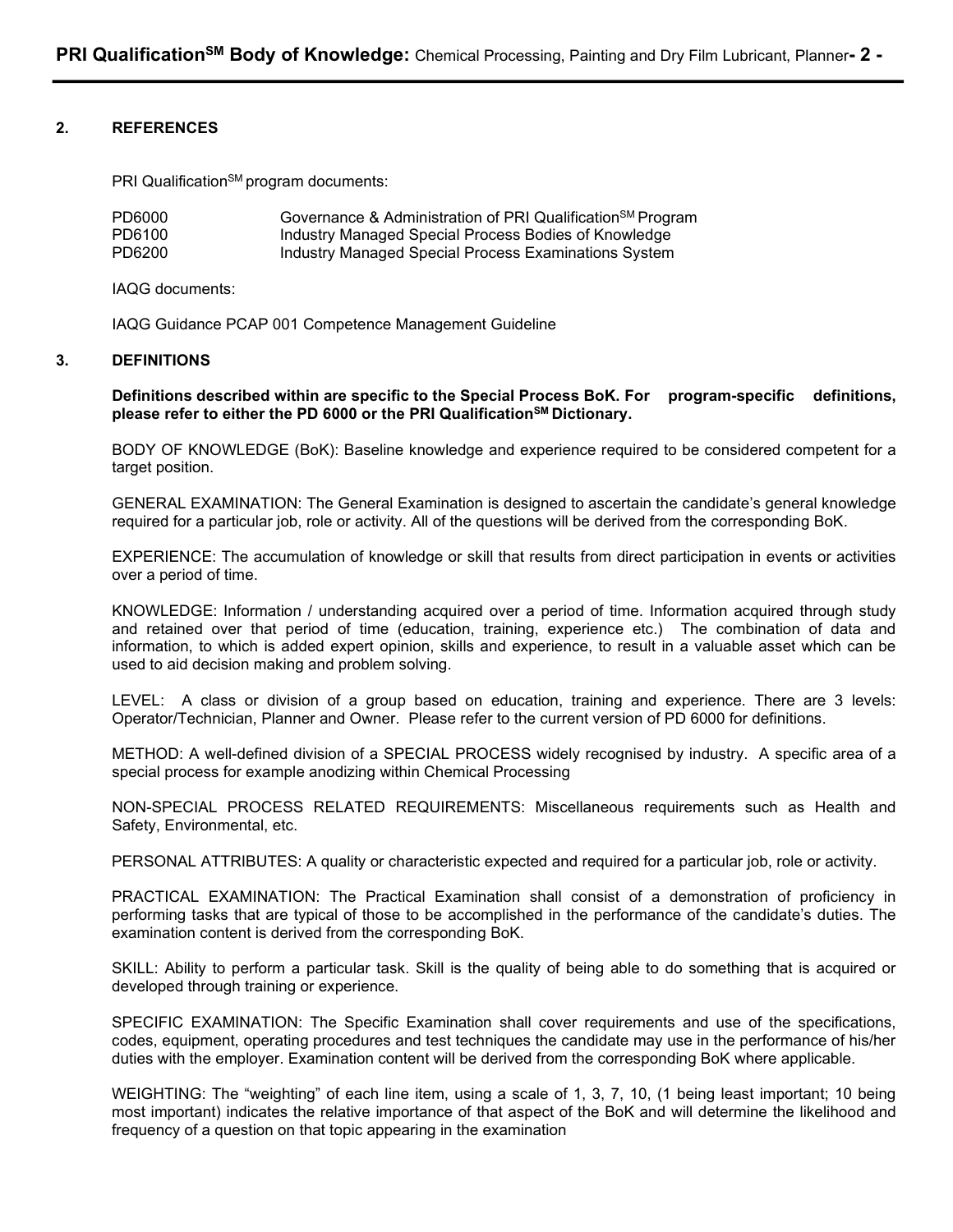### **4. GUIDANCE TO EXAMINATION CANDIDATES**

All PRI Qualification<sup>SM</sup> program examination candidates are recommended to read all documents referenced in section 2 of this document.

As stated in PRI Qualification<sup>SM</sup> program document PD6200, every exam question shall relate directly to and be derived from the information as detailed in the current version of the BoK.

Re-assessment to this BoK is required every 5 years, unless otherwise specified.

Candidates are therefore advised to ensure familiarity with all aspects of the BoK as detailed in Table 1. This can be done through:

- Self-study
- Completion of internal training
- Completion of external training (a list of Approved Training Providers can be found at https://p-r-i.org/)

Records of all qualified personnel shall be maintained and include:

- Date of Qualification
- Results of Written Exam
- Results of Practical Exam (if applicable)
- Summary of Experience (Owner level only)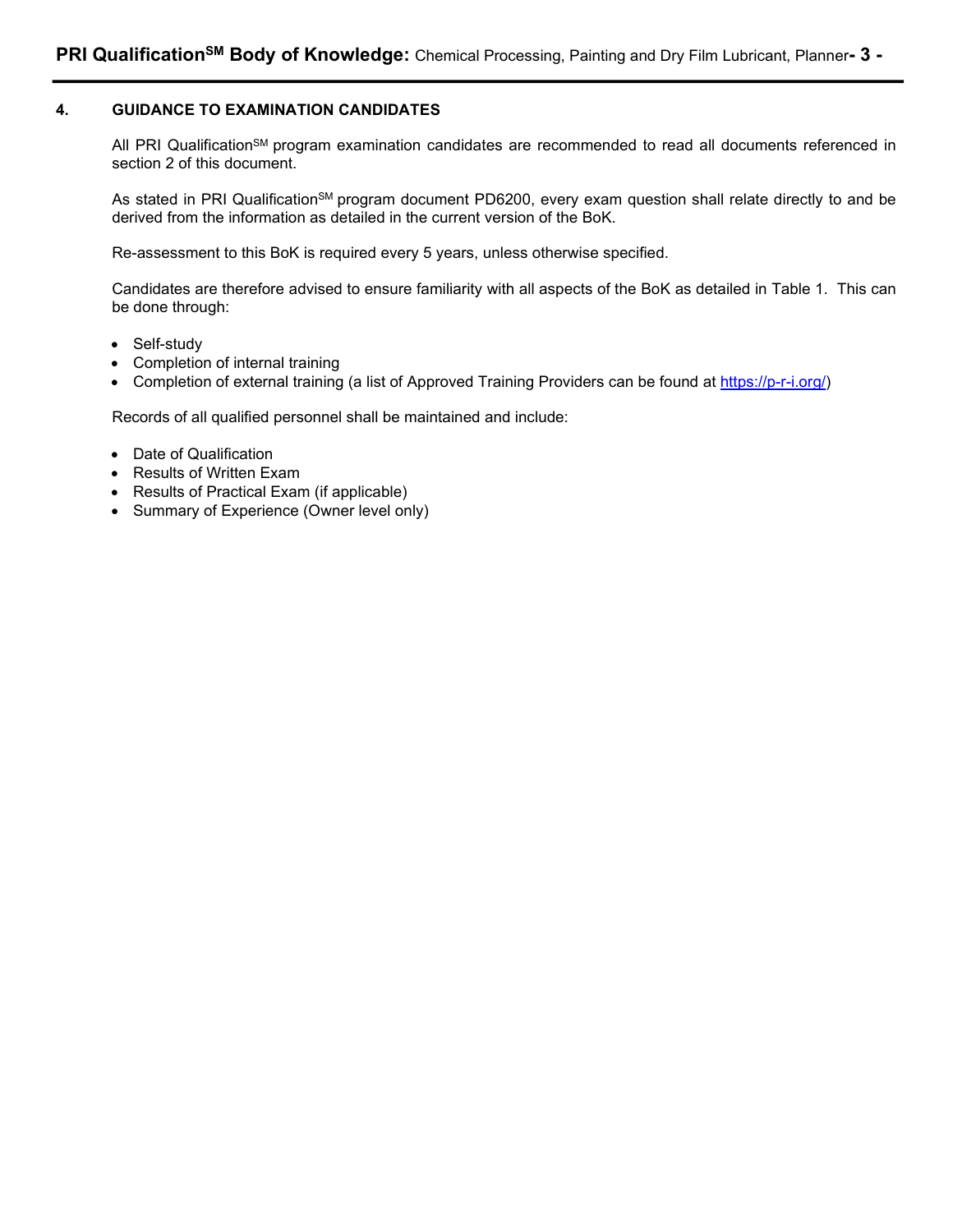# **5. LEVELS**

| Level                                                                                                                             |                                                                                                                                 |                                                                                                                                                                                                                                                      |                                                                                                                                                                                                                                                                                                                                                                                                                                                                                |  |
|-----------------------------------------------------------------------------------------------------------------------------------|---------------------------------------------------------------------------------------------------------------------------------|------------------------------------------------------------------------------------------------------------------------------------------------------------------------------------------------------------------------------------------------------|--------------------------------------------------------------------------------------------------------------------------------------------------------------------------------------------------------------------------------------------------------------------------------------------------------------------------------------------------------------------------------------------------------------------------------------------------------------------------------|--|
| <b>Descriptors</b>                                                                                                                | Operator (OP) /<br>Technician (T)                                                                                               | Planner (PL)                                                                                                                                                                                                                                         | Owner (OW)                                                                                                                                                                                                                                                                                                                                                                                                                                                                     |  |
|                                                                                                                                   | For descriptions, please refer to<br>current version of PD6000                                                                  | For descriptions, please refer to<br>current version of PD6000                                                                                                                                                                                       | For descriptions, please refer to<br>current version of PD6000                                                                                                                                                                                                                                                                                                                                                                                                                 |  |
| <b>Painting and</b><br><b>Application of</b><br><b>Dry Film</b><br><b>Lubricant</b><br><b>Process</b><br><b>Specific Criteria</b> | No additional criteria for the<br><b>Painting and Application of Dry</b><br>Film Lubricant process.                             | No additional criteria for the<br><b>Painting and Application of Dry</b><br>Film Lubricant process.                                                                                                                                                  | No additional criteria for the<br><b>Painting and Application of Dry</b><br><b>Film Lubricant process.</b>                                                                                                                                                                                                                                                                                                                                                                     |  |
| <b>Technical</b><br>Knowledge                                                                                                     | Basic knowledge of the Painting<br>process and application of Dry<br>Film Lubricants, its main<br>processes, methods and tools. | Good level of knowledge in all<br>aspects of the Painting process<br>and application of Dry Film<br>Lubricants, all its processes,<br>methods and tools.<br>Ability to coach others on<br>contents and methods in the<br>context of their workplace. | High or extensive knowledge in<br>all aspects of the Painting<br>process and application of Dry<br>Film Lubricants, all its processes,<br>methods and tools to assess and<br>validate improvements.<br>Able to contribute to set<br>externally recognized standards.<br>Ability to define contents and<br>methods for using knowledge<br>effectively in influencing and<br>developing international<br>processes. Ability to influence<br>the process with one's<br>knowledge. |  |
| <b>Experience</b>                                                                                                                 | Sufficient experience to deal with<br>recurrent activity.                                                                       | Has enough experience to deal<br>with unforeseen issues.                                                                                                                                                                                             | Wide proven experience of the<br>subject. Is recognized as a<br>specialist within the special<br>process.                                                                                                                                                                                                                                                                                                                                                                      |  |
| <b>Personal</b><br><b>Attributes</b>                                                                                              | confidentiality and trustworthiness.                                                                                            | Takes into consideration behavioral characteristics such as but not limited to: team working,<br>communication, direction and purpose, innovation and problem solving, mutual trust and respect,                                                     |                                                                                                                                                                                                                                                                                                                                                                                                                                                                                |  |
| <b>Skills</b>                                                                                                                     | Knowledge                                                                                                                       | Describes the activities necessary to perform each level of job function to comply with the Body of                                                                                                                                                  |                                                                                                                                                                                                                                                                                                                                                                                                                                                                                |  |
| <b>Non-Special</b><br><b>Process Related</b><br><b>Requirements</b>                                                               | Health & Safety, Environmental, Quality System Requirements.                                                                    |                                                                                                                                                                                                                                                      |                                                                                                                                                                                                                                                                                                                                                                                                                                                                                |  |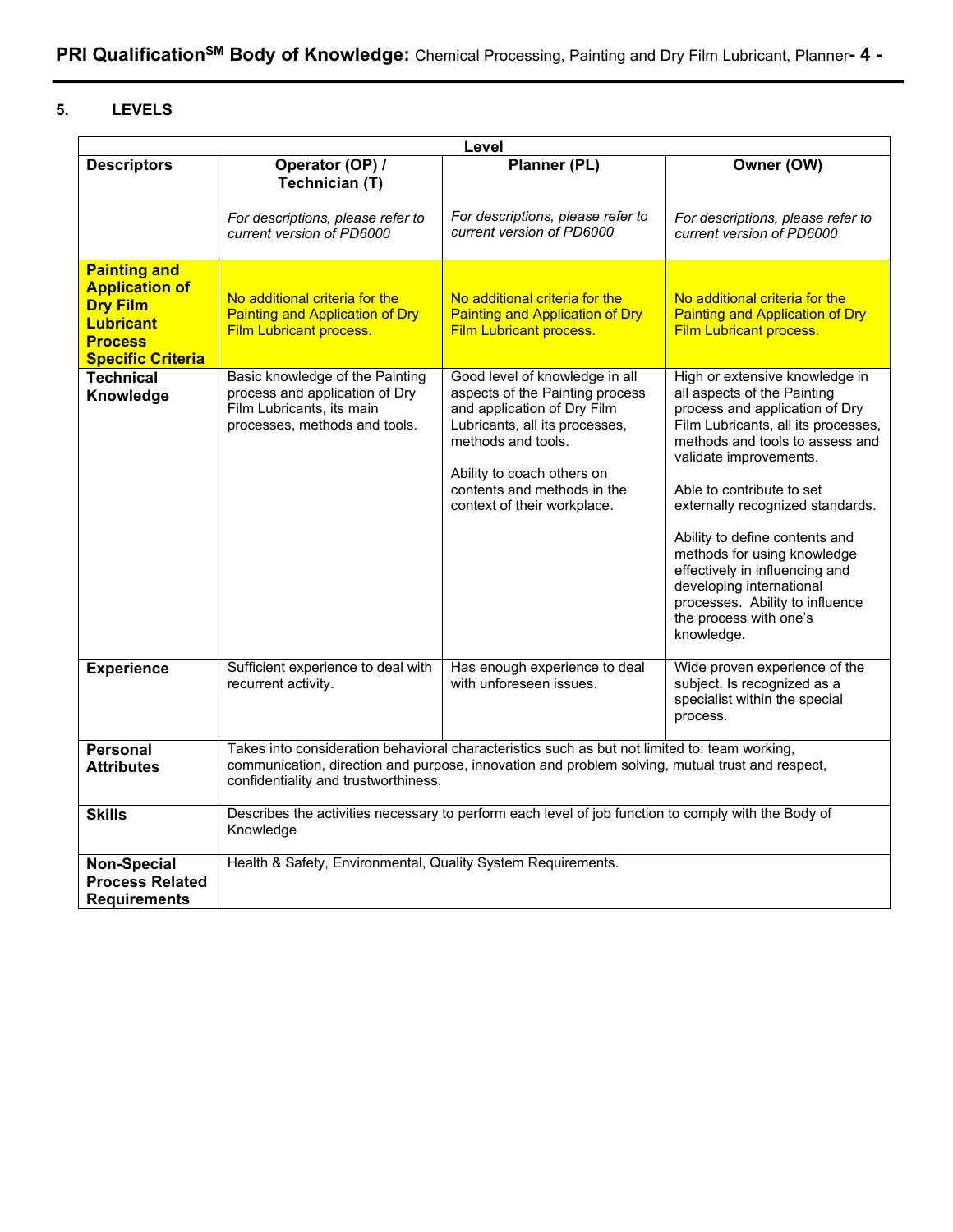### **6. TABLE 1**

**ROLE DESCRIPTION:** Planner **SPECIAL PROCESS:** Chemical Processing **METHOD:** Painting and Application of Dry Film Lubricant **REFERENCE GUIDELINES***: Addendum 1 is a list of the International Standards and Reference Documents applicable to Painting and Application of Dry Lubricant Film processes.* 

| Row #           | Weight<br>(1,3,7,10)<br><b>COMPETENCE</b>                                                                                                                                                                  |                                       | Exam Type<br>Written /<br>Practical | <b>Reference Guidelines</b> |  |
|-----------------|------------------------------------------------------------------------------------------------------------------------------------------------------------------------------------------------------------|---------------------------------------|-------------------------------------|-----------------------------|--|
|                 | <b>KNOWLEDGE:</b><br>The basic knowledge of the special processes, methods and tools                                                                                                                       |                                       |                                     |                             |  |
|                 | <b>GENERAL KNOWLEDGE:</b>                                                                                                                                                                                  |                                       |                                     |                             |  |
| 1               | Understand how to determine if there has been damage to the part surface.                                                                                                                                  | 10                                    | Written                             | AC 7108                     |  |
| $\overline{2}$  | Full and complete understanding of Internal Work instructions                                                                                                                                              | 10                                    | Written                             | <b>AC 7108</b>              |  |
| 3               | Know how to access customer specifications and requirements (i.e. where to find<br>them).                                                                                                                  | $\overline{7}$                        | Written                             | AC 7108                     |  |
| $\overline{4}$  | Understand how to interpret customer specification and requirements in the context<br>of performing the Paint process.                                                                                     | 3                                     | Written                             | AC7108                      |  |
| 5               | <b>Understand Industry Standards</b>                                                                                                                                                                       | $\overline{7}$                        | Written                             | AC7108                      |  |
| 6               | Knowledge and understanding of the Accept/Reject Criteria for Paint / Dry Film,<br>including thickness, adhesion and cure                                                                                  | $\overline{7}$                        | Written                             | AC 7108, ASTM D3359         |  |
| $\overline{7}$  | Knowledge of the Surface Preparation procedures                                                                                                                                                            | $\overline{7}$                        | Written                             | AC7108                      |  |
| 8               | Have an awareness of the basic control and calibration requirements for<br>equipment.                                                                                                                      | 10                                    | Written                             | AC7108                      |  |
| 9               | Know how to perform any cleanliness requirements for paint booth                                                                                                                                           | 10                                    | Written                             | AC 7108/1                   |  |
| 10              | Knowledge and understanding of mathematics, including decimal and fractions                                                                                                                                | $\overline{7}$                        | Written                             | <b>General Industry</b>     |  |
| 11              | Know how to use precision measuring instruments and equipment                                                                                                                                              | 10 <sup>1</sup>                       | Written                             | <b>General Industry</b>     |  |
| $\overline{12}$ | Know and understand Job Documentation including awareness of Fixed and<br>Frozen Process requirements.                                                                                                     | 10                                    | Written                             | AC7108                      |  |
| 13              | Know and understand the significance of delays between Surface Preparation and<br>Painting operations.                                                                                                     | 10                                    | Written                             | AC 7108/1                   |  |
| 14              | Have an awareness of Surface Preparation prior to Painting including General<br>Cleaning, Mechanical Cleaning and Chemical Cleaning prior to Painting.                                                     | $\overline{7}$                        | Written                             | AC 7108/1                   |  |
| 15              | Know and understand the importance of cleanliness of the work area.                                                                                                                                        | 10 <sup>1</sup>                       | Written                             | AC7108                      |  |
| 16              | Understand the importance of temperature control for paint storage and the need<br>for the paint to be at the correct temperature before mixing or spraying.                                               | 10                                    | Written                             | AC7108<br>AC7108/1          |  |
| 17              | Know and understand how to mix, measure viscosity of paints and proper use of<br>Zahn cups.                                                                                                                | 10                                    | Written                             | AC 7108<br>AC7108/1         |  |
| 18              | Know and understand how paint is cured and how to adjust the curing condition to<br>match the paint.                                                                                                       | 10                                    | Written                             | AC7108/1                    |  |
| 19              | Know and understand key paint Test Procedures such as airline cleanliness, visual,<br>thickness, adhesion & cure etc.                                                                                      | 10                                    | Written                             | AC7108/1                    |  |
| 20              | Know and understand the importance of Part Set-Up and Masking. Especially<br>matching masking materials to curing conditions and the need to remove<br>inappropriate material and residues before curing.  | 10                                    | Written                             | AC7108/1                    |  |
| 21              | Knowledge and understand about the selection of appropriate equipment for use in<br>the Painting process.                                                                                                  | 10                                    | Written                             | AC7108/1                    |  |
| 22              | Understand the need for pre-process checks (such as calibration status and<br>environmental conditions.                                                                                                    | 10                                    | Written                             | AC 7108<br>AC7108/1         |  |
| 23              | Understand the mechanics and importance of allowing carriers (Solvent and Water)<br>to Flash Off between coats and before curing,                                                                          | $\overline{10}$                       | Written                             | AC7108/1                    |  |
| 24              | Thoroughly understand the Painting process and an awareness of the different<br>types of paints.                                                                                                           | 10                                    | Written                             | AC7108/1                    |  |
| 25              | Have an awareness of the effects on painting of various pre-treatments such as<br>blasting, chemical conversion coating anodizing, previous painting etc. on the paint<br>application process.             | $\overline{7}$                        | Written                             | AC7108/1                    |  |
| 26              | Have an awareness of the Curing including Infrared and Thermal Curing, and the<br>potential impact of the curing cycle on temperature sensitive substrates such as<br>composites and some aluminum alloys, | $\overline{7}$<br>AC7108/1<br>Written |                                     |                             |  |
| 27              | Have an awareness of the significance of temperature and humidity on painting and<br>curing.                                                                                                               | 10                                    | Written                             | AC7108/1                    |  |
| 28              | Understand the importance and the need for keeping paint records.                                                                                                                                          | 10                                    | Written                             | AC7108/1                    |  |
| 29              | Knowledge and ability to write and review internal procedures and practices.                                                                                                                               | $\overline{7}$                        | Written                             | AC7108/1                    |  |
| 30              | Know how to recognize unsafe and/or inappropriate work practices.                                                                                                                                          | 10                                    | Written                             | <b>General Industry</b>     |  |
| 31              | Understand how to deal with incorrect or inappropriate Painting.                                                                                                                                           | 10                                    | Written                             | AC7108/1                    |  |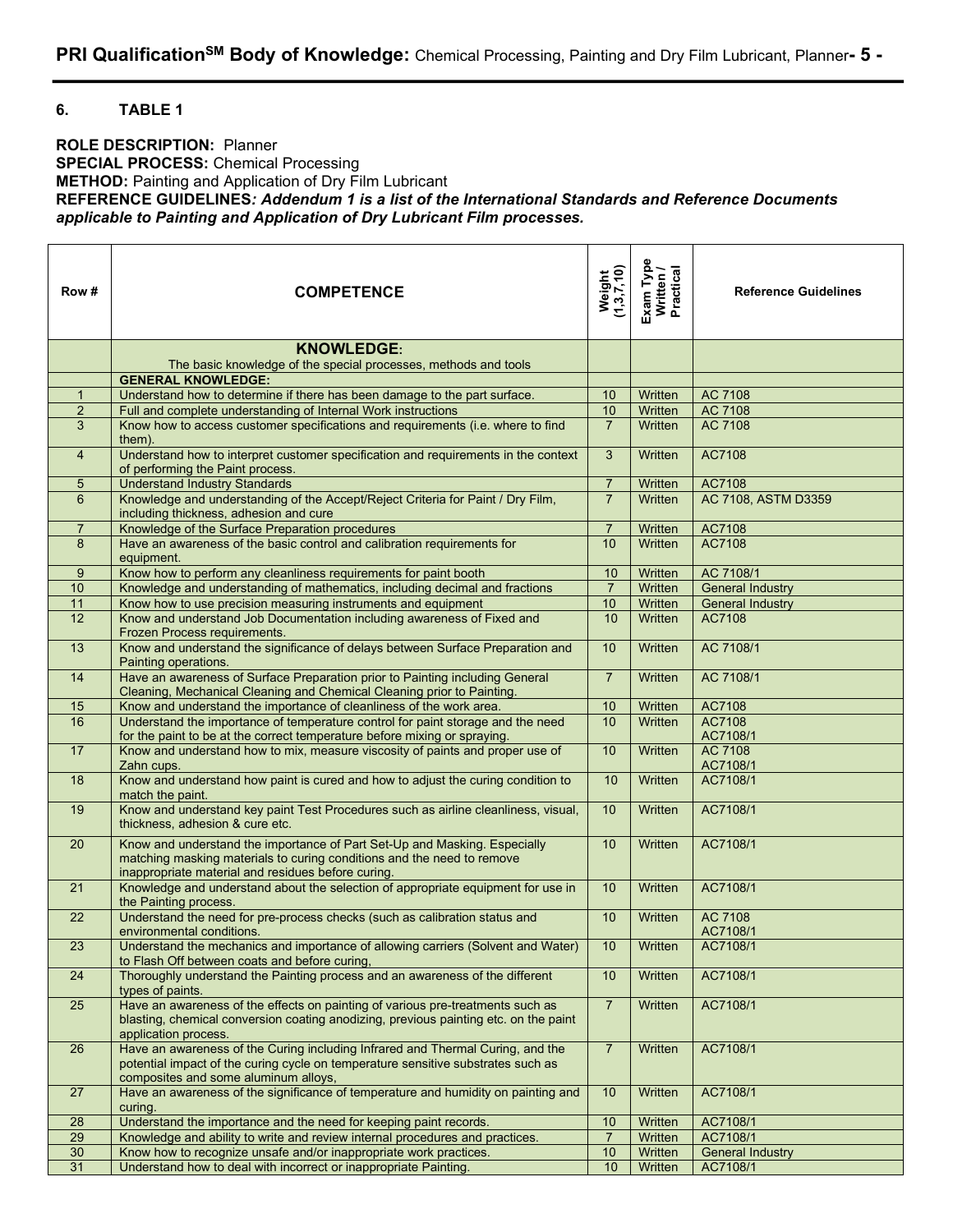# **PRI QualificationSM Body of Knowledge:** Chemical Processing, Painting and Dry Film Lubricant, Planner**- 6 -**

| 32              | Know and understand how to review and take action on Paint test result data.                                                                                          | 10             | Written | AC7108/1                       |  |
|-----------------|-----------------------------------------------------------------------------------------------------------------------------------------------------------------------|----------------|---------|--------------------------------|--|
| $\overline{33}$ | General knowledge and understanding of all the Painting processes including the                                                                                       | $\overline{7}$ | Written | AC7108/1                       |  |
|                 | general concepts of color and gloss.                                                                                                                                  |                |         |                                |  |
|                 |                                                                                                                                                                       |                |         |                                |  |
|                 | ONE PACK PAINTING (paints that can be used as supplied or with addition of                                                                                            |                |         |                                |  |
|                 | a thinner only)                                                                                                                                                       |                |         |                                |  |
| 34              | Know uses, features and applications for this type of Paint.                                                                                                          | 7              | Written | AC7108/1                       |  |
| 35              | Understand the limitations for this type of Paint.                                                                                                                    | $\overline{7}$ | Written | AC7108/1                       |  |
|                 |                                                                                                                                                                       |                | Written |                                |  |
| 36              | Understand the Technical Data Sheets for this type of Paint.                                                                                                          | 10             |         | AC7108/1                       |  |
| 37              | Understand the mixing requirements for this type of Paint                                                                                                             | 10             | Written | AC7108/1                       |  |
| 38              | Understand the curing requirements for this type of Paint                                                                                                             | 10             | Written | AC7108/1                       |  |
| 39              | Understand the application requirements for this type of Paint                                                                                                        | 10             | Written | AC7108/1                       |  |
|                 |                                                                                                                                                                       |                |         |                                |  |
| 40              | Have an awareness of the potential impact of high curing cycles on temperature<br>sensitive substrates.                                                               | $\overline{7}$ | Written | AC7108/1                       |  |
| 41              | Have an awareness of the environmental, worker safety and health concerns<br>associated with this type of Paint.                                                      | $\overline{7}$ | Written | <b>General Industry</b>        |  |
|                 | MULTI-PACK PAINTING (Paints made by mixing two or more constituents                                                                                                   |                |         |                                |  |
|                 | such as base & hardening or curing agents)                                                                                                                            |                |         |                                |  |
| 42              | Know uses, features and applications for this type of Paint.                                                                                                          | $\overline{7}$ | Written | AC7108/1                       |  |
| 43              | Have an awareness of the limitations for this type of Paint.                                                                                                          | $\overline{7}$ | Written | AC7108/1                       |  |
| 44              | Understand the Technical Data Sheets for this type of Paint.                                                                                                          | 10             | Written | AC7108/1                       |  |
|                 |                                                                                                                                                                       |                |         |                                |  |
| 45              | Understand the mixing requirements for this type of Paint including the pigmented<br>constituent and using the correct ratios                                         | 10             | Written | AC7108/1                       |  |
| 46              | Understand the curing requirements for this type of Paint                                                                                                             | 10             | Written | AC7108/1                       |  |
| 47              | Understand the application requirements for this type of Paint                                                                                                        | 10             | Written | AC7108/1                       |  |
|                 |                                                                                                                                                                       |                |         |                                |  |
| 48              | Understand the significance of Multipack paints including induction times, pot life<br>and using the correct components.                                              | 10             | Written | AC7108/1                       |  |
| 49              | Knowledge of the difference between Manufacture's shelf life and Open Tin shelf                                                                                       | 10             | Written | AC7108/1                       |  |
|                 | life.                                                                                                                                                                 |                |         |                                |  |
| 50              | Understand the environmental, worker safety and health concerns associated with<br>this type of Paint.                                                                | $\overline{7}$ | Written | <b>General Industry</b>        |  |
|                 | <b>PRIMER APPLICATION</b>                                                                                                                                             |                |         |                                |  |
|                 |                                                                                                                                                                       |                |         |                                |  |
| 51              | Know the uses, features and applications for this type of paint.                                                                                                      | $\overline{7}$ | Written | AC7108/3, MIL-C-8507, MIL-PRF- |  |
|                 |                                                                                                                                                                       |                |         | 23377                          |  |
| 52              | Know and understand the limitations for this type of Paint.                                                                                                           | $\overline{7}$ | Written | AC7108/3                       |  |
| 53              | Know and understand the difference between primer types such as bond primers,                                                                                         | $\overline{7}$ | Written | AC7108/3                       |  |
|                 |                                                                                                                                                                       |                |         |                                |  |
|                 | wash primers and normal primers and the differences in their storage, mixing and                                                                                      |                |         |                                |  |
|                 | application.                                                                                                                                                          |                |         |                                |  |
| 54              | Understand the need for and reactivation of old primed substrates                                                                                                     | 10             | Written | AC7108/3                       |  |
| 55              | Understand the mixing requirements for this type of Paint including the pigmented                                                                                     | 10             | Written | AC7108/3                       |  |
|                 | constituent and using the correct ratios                                                                                                                              |                |         |                                |  |
|                 |                                                                                                                                                                       | 10             |         |                                |  |
| 56              | Understand the curing requirements for this type of Paint                                                                                                             |                | Written | AC7108/3                       |  |
| 57              | Understand the application requirements for this type of Paint                                                                                                        | 10             | Written | AC7108/3                       |  |
| 58              | Have an awareness of the environmental, worker safety and health concerns                                                                                             | $\overline{7}$ | Written | <b>General Industry</b>        |  |
|                 | associated with these types of Paint.                                                                                                                                 |                |         |                                |  |
|                 | <b>TOP COAT PAINT APPLICATION</b>                                                                                                                                     |                |         |                                |  |
| 59              | Have an awareness of uses, features and applications for this type of Paint.                                                                                          | $\overline{7}$ | Written | AC7108/1, ASTM D16, MIL-DTL-   |  |
|                 |                                                                                                                                                                       |                |         |                                |  |
|                 |                                                                                                                                                                       |                |         | 24441D                         |  |
| 60              | Know and understand the limitations for this type of Paint.                                                                                                           | $\overline{7}$ | Written | AC7108/1, ASTM D16,            |  |
| 61              | Understand the need for and reactivation of old primed substrates                                                                                                     | 10             | Written | AC7108/1, ASTM D16,            |  |
| 62              | Have an awareness of the need to know paint thickness of primer in order to                                                                                           | 10             |         |                                |  |
|                 |                                                                                                                                                                       |                |         |                                |  |
|                 |                                                                                                                                                                       |                | Written | AC7108/1, ASTM D16, ASTM       |  |
|                 | measure that of the Topcoat.                                                                                                                                          |                |         | D823                           |  |
| 63              | Know and understand the impact of spraying and curing conditions on the final                                                                                         | 10             | Written | AC7108/1, ASTM D16,            |  |
|                 | appearance of Topcoat Paints.                                                                                                                                         |                |         |                                |  |
| 64              |                                                                                                                                                                       | $\overline{7}$ |         | AC7108/1, ASTM D16,            |  |
|                 | Have an awareness of the importance of color and gloss to topcoat painting.                                                                                           |                | Written |                                |  |
| 65              | Understand the mixing requirements for this type of Paint including the pigmented                                                                                     | 10             | Written | AC7108/1, ASTM D16,            |  |
|                 | constituent and using the correct catalysts and mixing ratios                                                                                                         |                |         |                                |  |
| 66              | Understand the curing requirements for this type of Paint                                                                                                             | 10             | Written | AC7108/1, ASTM D16,            |  |
| 67              | Understand the application requirements for this type of Paint                                                                                                        | $10$           | Written | AC7108/1, ASTM D16,            |  |
| 68              | Have an awareness of the environmental, worker safety and health concerns                                                                                             | $\overline{7}$ | Written | <b>General Industry</b>        |  |
|                 | associated with these types of Paint.                                                                                                                                 |                |         |                                |  |
|                 |                                                                                                                                                                       |                |         |                                |  |
|                 | DRY FILM LUBRICANT APPLICATION                                                                                                                                        |                |         |                                |  |
| 69              | Have an awareness of uses, features and applications for this type of Coating                                                                                         | $\overline{7}$ | Written | AC7108/1, SAE AS5272, ASTM     |  |
|                 |                                                                                                                                                                       |                |         | D5796                          |  |
| 70              | Have an awareness of the limitations for this type of Coating.                                                                                                        | $\overline{7}$ | Written | AC7108/1, SAE AS5272           |  |
| $\overline{71}$ | Understand the build-up of thicker films.                                                                                                                             | 10             | Written | AC7108/1, SAE AS5272           |  |
|                 |                                                                                                                                                                       |                |         |                                |  |
| 72              | Understand the mixing requirements for this type of Coating                                                                                                           | 10             | Written | AC7108/1, SAE AS5272           |  |
| 73              | Understand the curing requirements for this type of Coating                                                                                                           | 10             | Written | AC7108/1, SAE AS5272           |  |
| 74              | Understand the application requirements for this type of Coating                                                                                                      | $10$           | Written | AC7108/1, SAE AS5272           |  |
| 75              | Have an awareness of the local regulations, environmental, worker safety and                                                                                          | $\overline{7}$ | Written | AC7108/1, SAE AS5272           |  |
|                 | health concerns associated with these types of Coating                                                                                                                |                |         |                                |  |
|                 |                                                                                                                                                                       |                |         |                                |  |
| 76              | Knowledge of proper cleaning of paint guns, hoses and other equipment.                                                                                                | $\mathfrak{S}$ | Written | AC7108/1, SAE AS5272           |  |
| 77              | Knowledge of proper painting techniques: Spray Application; Mixing of bases and                                                                                       | $\overline{7}$ | Written | AC7108/1, AC7108/3, SAE        |  |
|                 | curing solutions for primers and paints; Measuring of paint viscosity; Water-break<br>free testing; Identification of improper and/or unacceptable finish application |                |         | AS5272                         |  |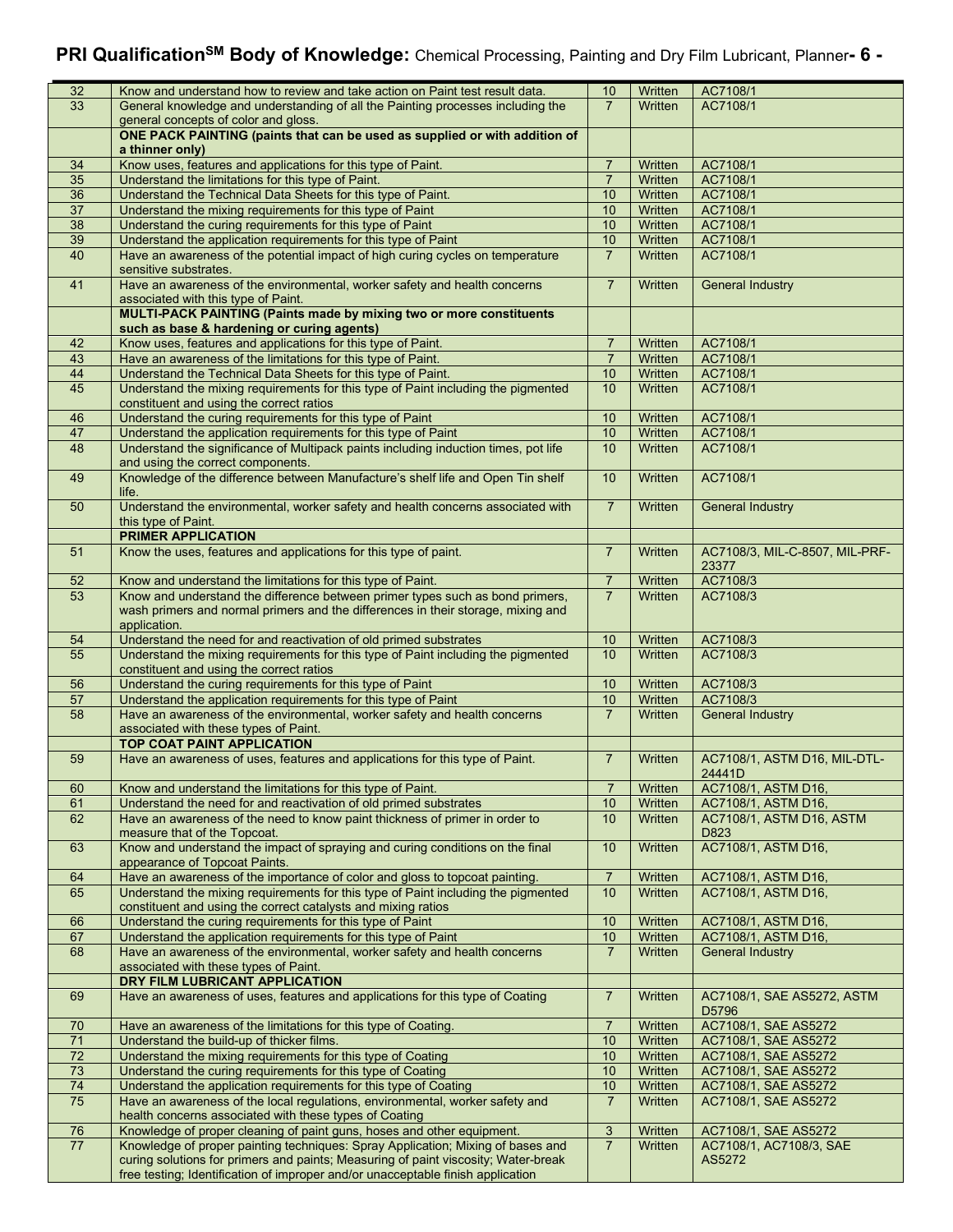# **PRI QualificationSM Body of Knowledge:** Chemical Processing, Painting and Dry Film Lubricant, Planner**- 7 -**

| 78                       | Knowledge and ability to perform thickness and dry/wet tape adhesion tests.                                                                                                                        | 10                               | Written                   | AC7108/1, SAE AS5272, ASTM<br>D5796, ASTM D3359, AC7108/4 |
|--------------------------|----------------------------------------------------------------------------------------------------------------------------------------------------------------------------------------------------|----------------------------------|---------------------------|-----------------------------------------------------------|
| 79                       |                                                                                                                                                                                                    |                                  |                           |                                                           |
| 80                       | Knowledge of temperature limitations for accelerated cures.                                                                                                                                        | $\overline{7}$                   | Written                   | AC7108/1, SAE AS5272                                      |
| 81                       | Knowledge of paint stripping and removal for rework purposes.                                                                                                                                      | $\overline{7}$                   | Written                   | AC7108                                                    |
|                          | <b>SKILLS:</b><br>Defined within these rolls describes the range of skills. The skills required to<br>perform a particular special process task                                                    |                                  |                           |                                                           |
| 82                       | <b>READ AND UNDERSTAND WRITTEN INSTRUCTIONS:</b>                                                                                                                                                   | 10                               | Written                   | General Industry                                          |
| 83                       | Ability to understand specification requirements and customer flow-down<br>requirements                                                                                                            | 10                               | Written                   | <b>General Industry</b>                                   |
| 84                       | Apply Painting techniques appropriately                                                                                                                                                            | 10                               | Written                   | <b>General Industry</b>                                   |
| 85<br>86                 | Verify and validate the Painted results.<br>Properly report non-conformances                                                                                                                       | 10<br>10                         | Written<br>Written        | <b>General Industry</b><br>AC7108                         |
| 87                       | Apply technical knowledge in a skillful way when solving problems                                                                                                                                  | 7                                | Written                   | <b>General Industry</b>                                   |
| 88                       | Be familiar with the scope and limitations of Painting.                                                                                                                                            | $\overline{7}$                   | Written                   | <b>General Industry</b>                                   |
| 89                       | Use of appropriate equipment for the Painting process.                                                                                                                                             | 10                               | Written                   | <b>General Industry</b>                                   |
| 90                       | Ability to follow instructions                                                                                                                                                                     | 10                               | Written                   | General Industry                                          |
| 91                       | Ability to write Work Instructions and Procedures                                                                                                                                                  | $\overline{7}$                   | Written                   | General Industry                                          |
| 92<br>93                 | Interpretation of an acceptable Painting process<br>Must be able to read drawings and specifications                                                                                               | $\overline{7}$<br>10             | Written<br>Written        | General Industry<br><b>General Industry</b>               |
| 94                       | Must be able to interpret specification requirements                                                                                                                                               | 10                               | Written                   | <b>General Industry</b>                                   |
| 95                       | Must be able to set-up operations (equipment e.g., gravity fed guns, viscosity,<br>timers & temperatures) including alternate procedures as appropriate                                            | $\overline{7}$                   | Written                   | <b>General Industry</b>                                   |
| 96                       | Must be able to understand and interpret shop travelers                                                                                                                                            | 10                               | Written                   | AC7108                                                    |
| 97                       | Ability to identify training needs and coordinate the training                                                                                                                                     | $\overline{7}$                   | Written                   | AC7108                                                    |
| 98                       | Be able to identify strengths and weaknesses in the personnel involved in the<br>painting activity                                                                                                 | $\overline{3}$                   | Written                   | AC7108                                                    |
|                          | <b>Sequencing</b>                                                                                                                                                                                  |                                  |                           |                                                           |
| 99                       | Has an appropriate understanding of where this process falls in the sequence of<br>events.                                                                                                         | 3                                | Written                   | <b>General Industry</b>                                   |
|                          | <b>PERSONAL ATTRIBUTES:</b><br>Are statements that will enable judgment of the person's personal attributes                                                                                        |                                  |                           |                                                           |
| 100                      | Be able to work independently with a minimum of supervision                                                                                                                                        | 10                               | N/A                       | <b>General Industry</b>                                   |
| 101                      | Must have a high degree of integrity                                                                                                                                                               | 10                               | N/A                       | <b>General Industry</b>                                   |
| 102                      | Be attentive to details                                                                                                                                                                            | 10                               | N/A                       | <b>General Industry</b>                                   |
| 103<br>104               | Be flexible<br><b>Tolerate stress</b>                                                                                                                                                              | $\overline{7}$<br>$\overline{7}$ | N/A<br>N/A                | <b>General Industry</b><br><b>General Industry</b>        |
| 105                      | <b>Exhibit conflict resolution</b>                                                                                                                                                                 | $\overline{7}$                   | N/A                       | <b>General Industry</b>                                   |
| 106                      | <b>Decision making ability</b>                                                                                                                                                                     | 10                               | N/A                       | <b>General Industry</b>                                   |
| 107                      | <b>Team Worker</b>                                                                                                                                                                                 | 10                               | N/A                       | <b>General Industry</b>                                   |
| 108                      | <b>Ethical Behavior</b>                                                                                                                                                                            | 10                               | N/A                       | <b>General Industry</b>                                   |
| 109                      | <b>Exhibit Leadership</b>                                                                                                                                                                          | $\overline{7}$                   | N/A                       | <b>General Industry</b>                                   |
|                          | <b>EXPERIENCE:</b><br>Are the minimum experience requirement expected to demonstrate their<br>competence.                                                                                          |                                  |                           |                                                           |
| 110                      | <b>EDUCATION:</b><br>High School Diploma or GED or Secondary Education                                                                                                                             | 10                               | N/A                       | General Industry                                          |
| $\overline{111}$         | Apprenticeship                                                                                                                                                                                     | 3                                | N/A                       | General Industry                                          |
| 112                      | <b>Industry Training or Courses</b>                                                                                                                                                                | 3                                | N/A                       | General Industry                                          |
| 113                      | TRAINING / HANDS-ON-EXPERIENCE:                                                                                                                                                                    | 10                               | N/A                       | General Industry                                          |
| $\frac{114}{114}$        | Complete on the job training: Minimum number of hours-                                                                                                                                             |                                  | N/A                       |                                                           |
| $\overline{115}$         | OPERATOR - 160 Hours                                                                                                                                                                               |                                  | N/A                       | General Industry                                          |
| 116                      | PLANNER - 160 Hours                                                                                                                                                                                | 10                               | N/A                       | General Industry                                          |
|                          | <b>NON-SPECIAL PROCESS RELATED REQUIREMENTS:</b><br>Defined within these rolls are other general or pre-requisite needed                                                                           |                                  |                           |                                                           |
| 117                      | Capability to lift up to 30 lbs. (e.g. up to 14 kg)                                                                                                                                                | $\overline{7}$                   | Written                   | <b>General Industry</b>                                   |
| $\frac{118}{118}$<br>119 | Able to deal with repetitive bending and stooping<br>General understand of Quality Systems AS/EN/JISQ 9100, or AC 7004, or                                                                         | $\overline{7}$<br>$\overline{7}$ | Written<br><b>Written</b> | <b>General Industry</b><br><b>General Industry</b>        |
| 120                      | equivalent<br><b>SAFETY &amp; ENVIRONMENTAL REQUIREMENTS:</b>                                                                                                                                      |                                  | Written                   |                                                           |
| 121                      | Knowledge and understanding of safety, and handling and disposal of hazardous                                                                                                                      | 10                               | Written                   | <b>AC7108</b>                                             |
|                          | materials, paints, etc. including safe storage, interpretation of Health & Safety Data<br>Sheets and Regulatory Requirements.                                                                      |                                  |                           |                                                           |
| 122                      | Understand Safety Data Sheets (SDS) and Personal Protective Equipment<br>Requirements: When and how to use appropriate personal protective equipment<br>(masks, respirators, gloves, aprons, etc.) | 10                               | <b>Written</b>            | <b>Environmental Laws &amp; Regulations</b>               |
| 123                      | Ability to prepare and administer appropriate safety and environmental procedures<br>and controls.                                                                                                 | 10                               | Written                   | <b>General Industry</b>                                   |
| 124                      | Understand which personal protective equipment to use, when and why                                                                                                                                | 10                               | Written                   | <b>General Industry</b>                                   |
| $\overline{125}$         | Understand the safe storage, shelf life and mixing of paints, solvents and chemicals                                                                                                               | 10                               | Written                   | AC7108                                                    |
| 126                      | Ability to recognize symbols associated with paint related products and their usage                                                                                                                | 10                               | Written                   | AC7108                                                    |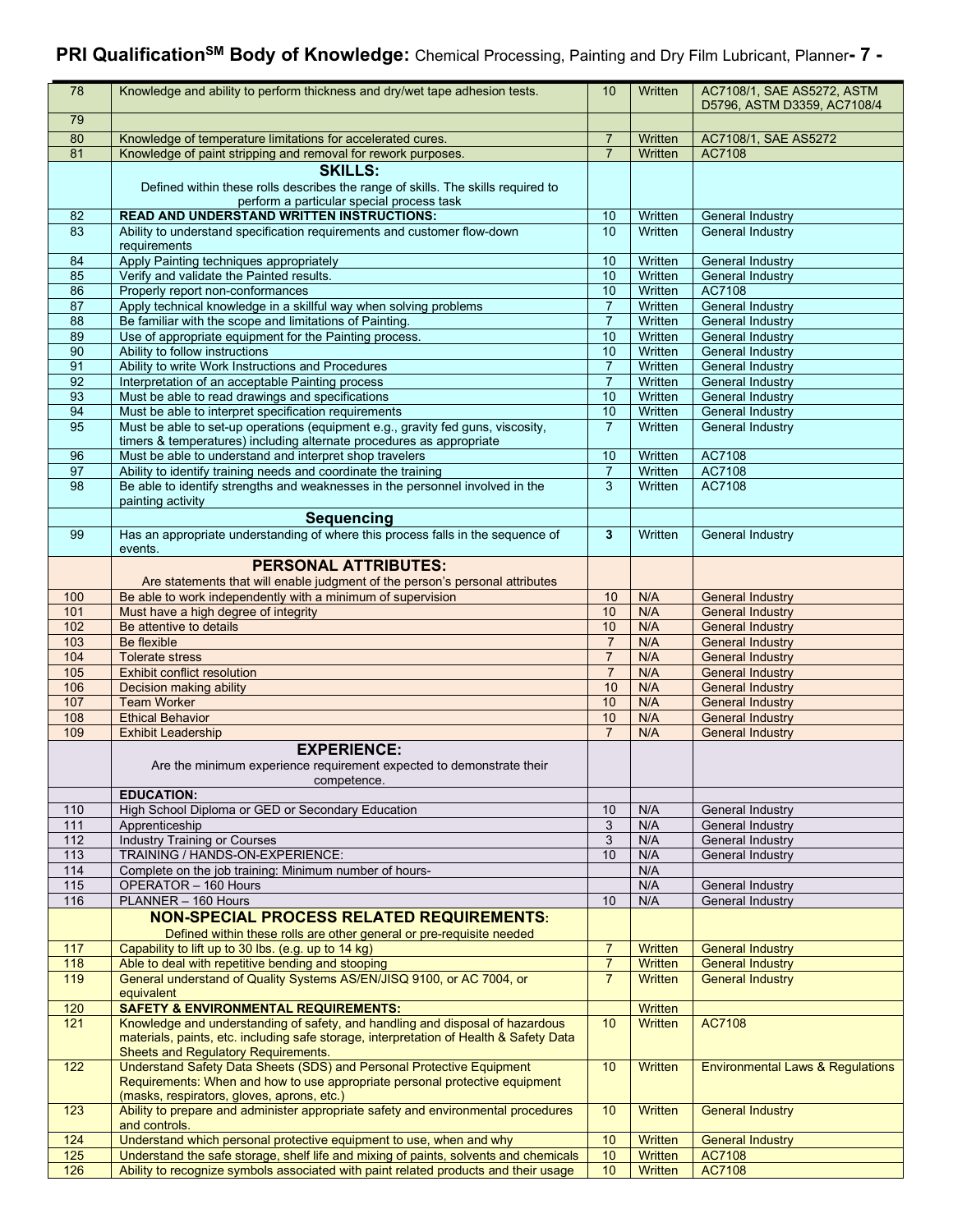# **PRI QualificationSM Body of Knowledge:** Chemical Processing, Painting and Dry Film Lubricant, Planner**- 8 -**

| 127 | General understanding of Quality System, AS/EN/JISQ 9100 or AC7004 or<br>equivalent | Written | AC7108 |
|-----|-------------------------------------------------------------------------------------|---------|--------|
|     |                                                                                     |         |        |

# **7. DOCUMENT REVISION HISTORY**

| <b>REVISION DATE</b> | <b>SUMMARY</b>                                                                                |
|----------------------|-----------------------------------------------------------------------------------------------|
| 04Oct17              | Updated to new BoK Template                                                                   |
| 16Nov18              | Reviewed by eQualified Content Developer to ensure it was up to date                          |
| 3 December 2019      | Editorial revision to update program name from eQualified to PRI Qualification <sup>SM.</sup> |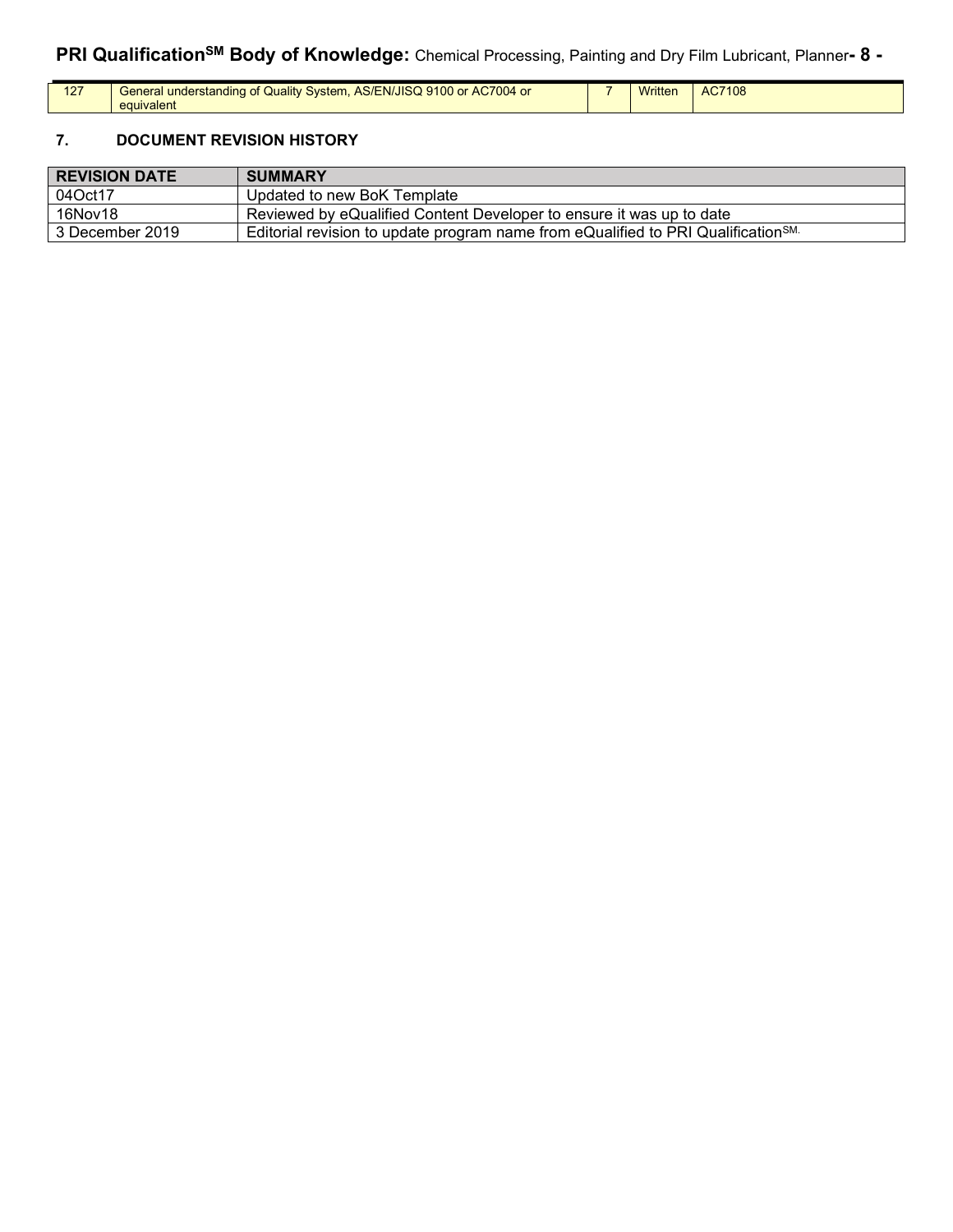## **ADDENDUM 1**

### **LIST OF INTERNATIONAL STANDARDS & REFERENCE DOCUMENTS FOR CHEMICAL PROCESSING**

| <b>SPECIAL PROCESS</b>         | <b>DOCUMENT TITLE</b>                                                                                                                         | <b>DOCUMENT</b><br><b>NUMBER</b> |  |
|--------------------------------|-----------------------------------------------------------------------------------------------------------------------------------------------|----------------------------------|--|
| <b>Chemical Process</b>        | Nadcap Audit Criteria for Chemical Processing                                                                                                 | AC 7108                          |  |
| <b>Chemical Process</b>        | Nadcap Audit Criteria for Application of Painting & Dry Film<br>Lubricants and Application of Sol Gel as a Preparation for Paint              | AC 7108/1                        |  |
| <b>Chemical Process</b>        | Nadcap Audit Criteria for Surface Preparation Prior to Metal Bond                                                                             | AC 7108/3                        |  |
| <b>Chemical Process</b>        | Lubricant Application, Solid Film, Heat Cured, Corrosion, Inhibiting                                                                          | AS5528                           |  |
| <b>Chemical Process</b>        | Standard Test Method for Measurement of Coating Thicknesses<br>by the Magnetic Method: Nonmagnetic Coatings on Magnetic<br><b>Basis Metal</b> | ASTM B499                        |  |
| <b>Chemical Process</b>        | Standard Terminology for Paint, Related Coatings, Materials, and<br>Applications                                                              | <b>ASTM D16</b>                  |  |
| <b>Chemical Process</b>        | Standard Test Method for Adhesion of Solid Film Lubricants                                                                                    | <b>ASTM D2510</b>                |  |
| <b>Chemical Process</b>        | Standard Test Methods for Measuring Adhesion by "Tape Test                                                                                    | ASTM D3359                       |  |
| <b>Chemical Process</b>        | Standard Test Method for Hydrophobic Surface Films by the<br><b>Water-Break Test</b>                                                          | ASTM F22                         |  |
| <b>Chemical Process</b>        | Standard Test Method for Measurement of Dry Film Thickness                                                                                    | <b>ASTM-D5796</b>                |  |
| <b>Chemical Process/Paint</b>  | Standard Practice for Thickness of Paint                                                                                                      | ASTM-D-823                       |  |
| <b>Chemical Process</b>        | Coating, Wash primer (Pretreatment) for metals, Application of (for<br>Aeronautical Use)                                                      | MIL-C-8507                       |  |
| <b>Chemical Process</b>        | Finishes, Organic, Weapons Systems, Application and Control of                                                                                | MIL-DTL-18264                    |  |
| <b>Chemical Process/Paint</b>  | Paint, Epoxy-Polyamide General Specification for                                                                                              | <b>MIL-DTL-24441D</b>            |  |
| <b>Chemical Process</b>        | Chemical Agent Resistant Coating System Application Procedures<br>and Quality Control Inspection                                              | MIL-DTL-53072                    |  |
| Chemical                       | Organic Weapons Systems, Application and Control of                                                                                           | MIL-F-18264                      |  |
| Process/Finishes               |                                                                                                                                               |                                  |  |
| <b>Chemical Process/Primer</b> | Primer Coating, Epoxy - Polyamide Chemical & Solvent<br>Resistance                                                                            | MIL-PRF-23377                    |  |
| Chemical<br>Process/Lubricant  | Lubricant, Solid Film, Heat Cured, Corrosion Inhibiting,<br><b>Procurement Specification</b>                                                  | SAE AS5272E                      |  |